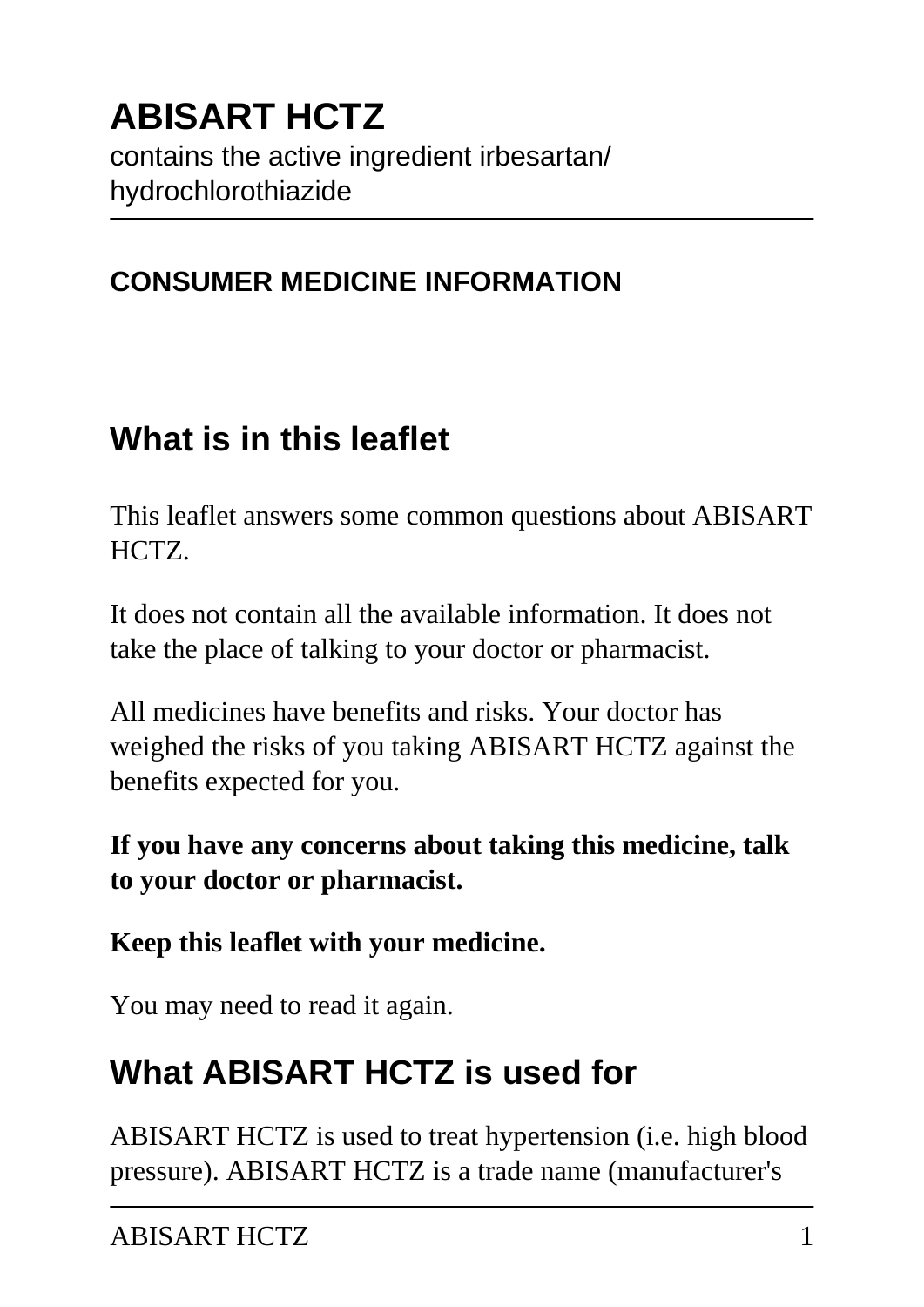name). ABISART HCTZ tablets contain two medicines, irbesartan and hydrochlorothiazide.

Your doctor measured your blood pressure and found it to be too high. Everyone has blood pressure. This pressure helps get your blood all around your body. Your blood pressure may be different at different times of the day, depending on how busy or worried you are. You have hypertension (high blood pressure) which means your blood pressure stays high even when you are calm and relaxed.

There are usually no symptoms of high blood pressure. The only way of knowing that you have hypertension is to have you r blood pressure checked on a regular basis. High blood pressure, if not treated, can damage blood vessels in several organs such as the heart, the kidneys, the brain and the eyes. This may lead to heart attacks, heart or kidney failure, strokes or blindness. There are usually no symptoms of high blood pressure before damage occurs, so your doctor needs to measure your blood pressure to see if it is too high.

High blood pressure can be treated and controlled with medicines such as ABISART HCTZ.

One of the active ingredients in ABISART HCTZ is irbesartan which belongs to a class of medicines called angiotensin-II receptor antagonists. Angiotensin II is a substance produced in the body which causes blood vessels to tighten.

Irbesartan blocks angiotensin-II and therefore relaxes your blood vessels. This helps to lower your blood pressure.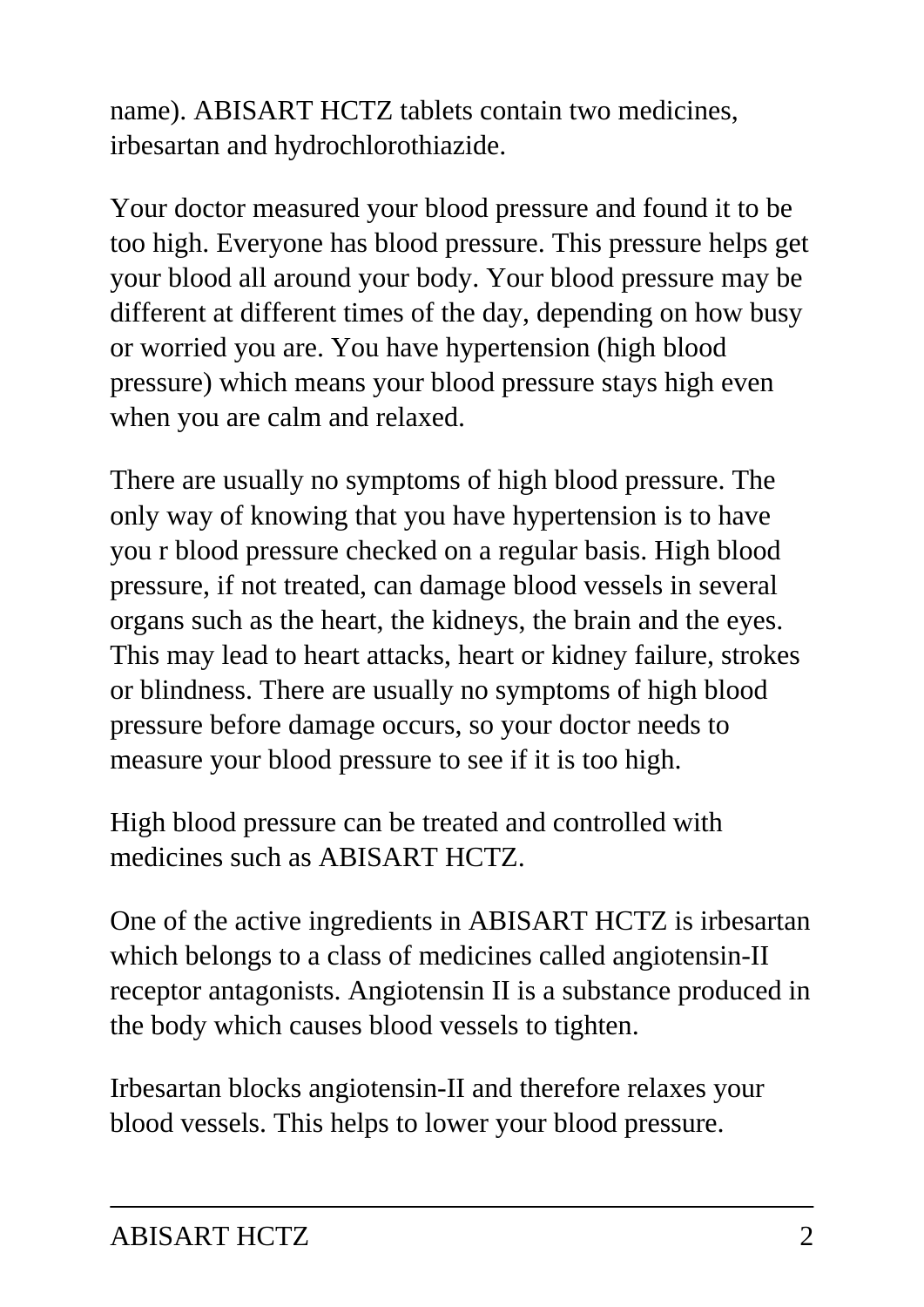The other active ingredient in ABISART HCTZ is hydrochlorothiazide which belongs to a class of medicines known as diuretics. Diuretics cause an increase in the volume of urine. They also help with lowering blood pressure particularly when combined with other blood pressure reducing medicines.

Your doctor may also have recommended that you adjust your life style to help to lower your high blood pressure (losing weight, avoiding smoking, reducing alcohol consumption and restricting the amount of salt in the diet). Your doctor may also have encouraged the practice of regular, mild (not strenuous) exercise such as walking, swimming, etc.

Ask your doctor if you have any questions about why this medicine has been prescribed for you.

Your doctor may have prescribed it for another reason.

This medicine is available only with a doctor's prescription.

This medicine may affect your ability to drive a car or operate machinery.

# **Before you take ABISART HCTZ**

# **When you must not take it**

#### **Do not take ABISART HCTZ if you are:**

• allergic to irbesartan or hydrochlorothiazide or to sulfonamide derived medicines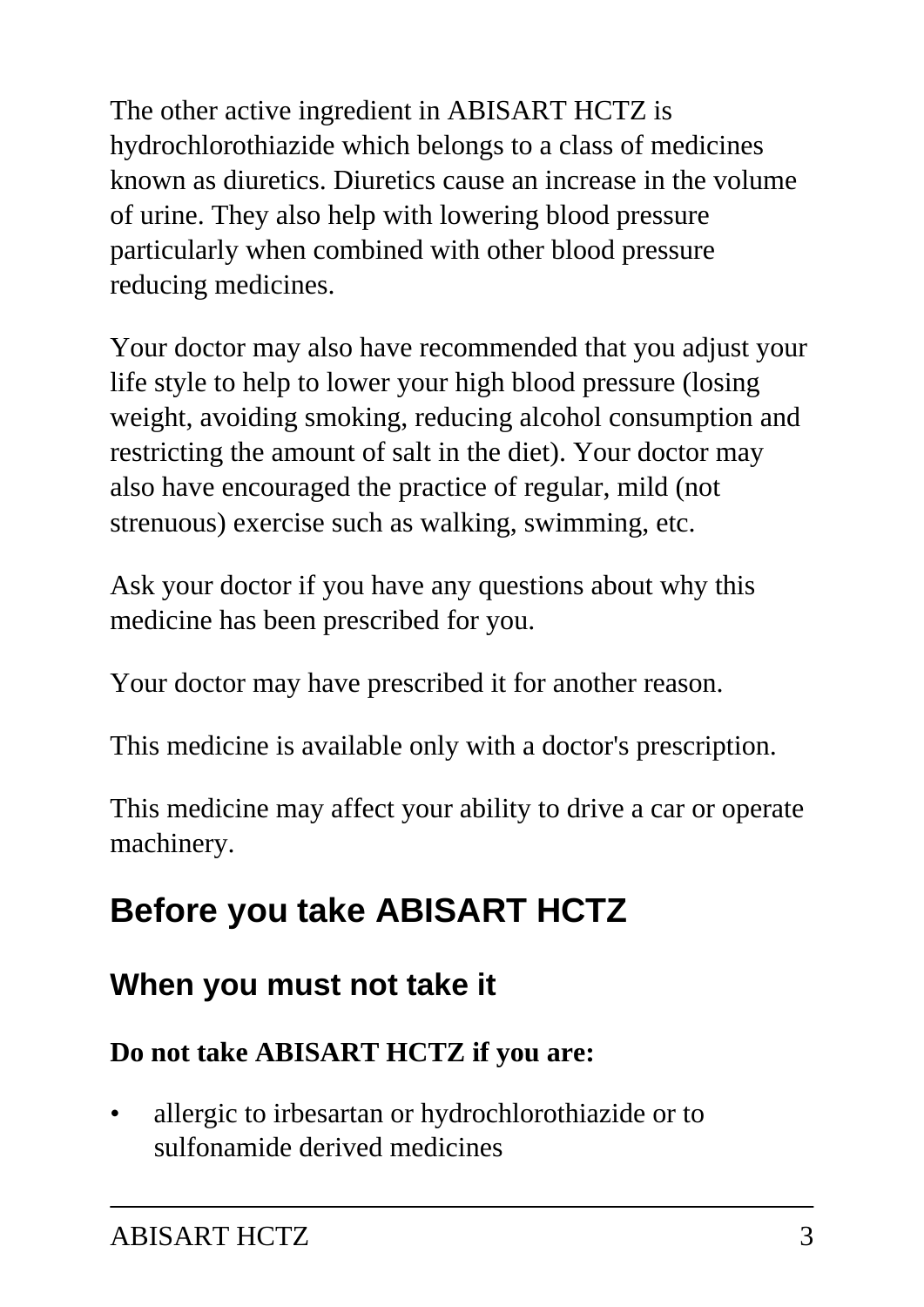• allergic to any of the ingredients listed at the end of this leaflet

Some of the symptoms of an allergic reaction may include

- shortness of breath
- wheezing or difficulty breathing
- swelling of the face, lips, tongue or other parts of the body
- rash, itching or hives on the skin

**Do not take this medicine if you are not producing urine.**

## **Do not take this medicine if you are pregnant (or think you may be pregnant) or are planning to become pregnant.**

It may affect your developing baby if you take it during pregnancy.

#### **Do not breast-feed if you are taking this medicine.**

It is not known if ABISART HCTZ passes into breast milk, therefore it is not recommended to be taken while you are breast-feeding.

#### **Do not give this medicine to children.**

Safety and effectiveness in children have not been established.

## **Do not take this medicine after the expiry date printed on the pack or if the packaging is torn or shows signs of tampering.**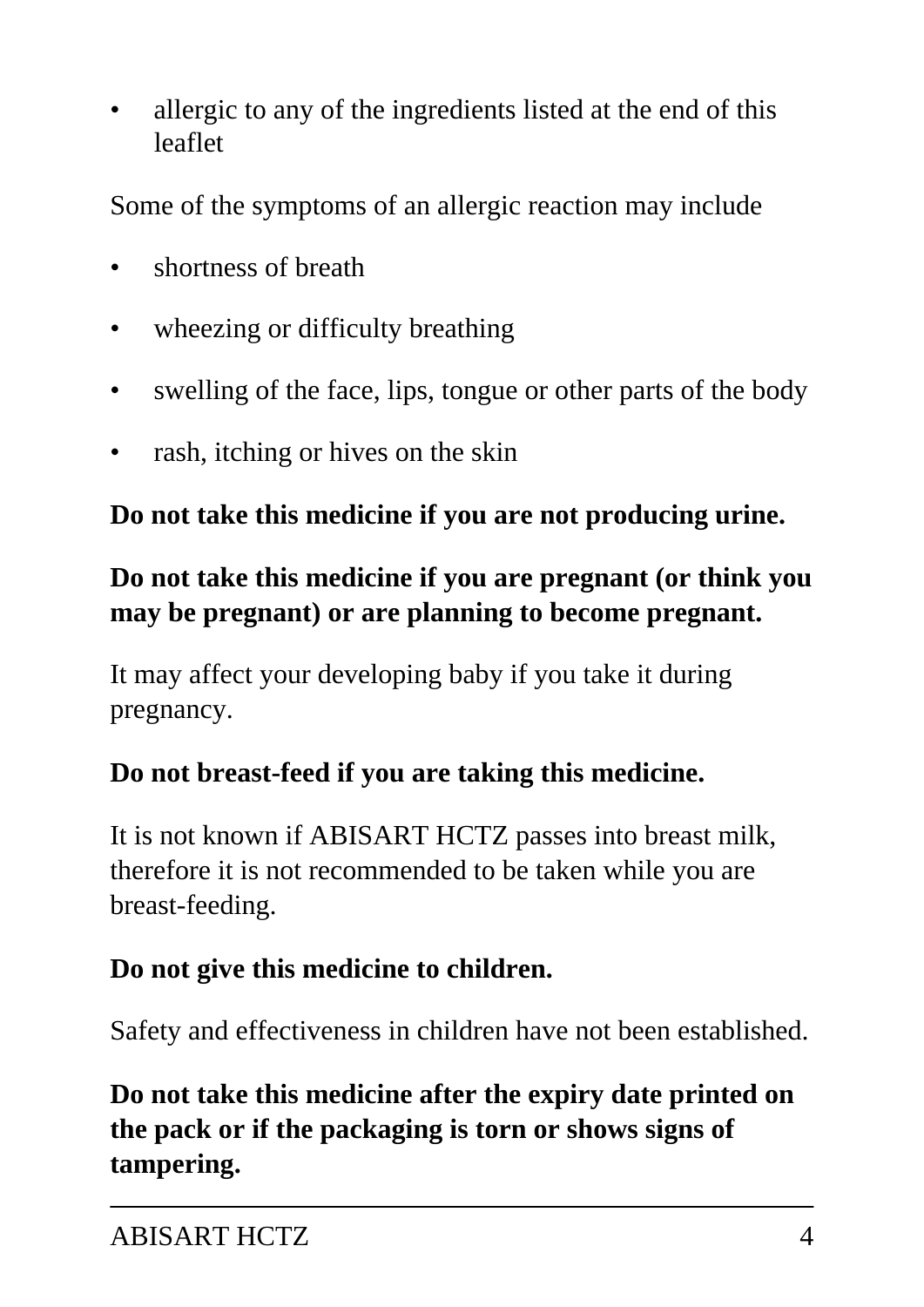If it has expired or is damaged, return it to your pharmacist for disposal.

**If you are not sure whether you should start taking this medicine, talk to your doctor.**

# **Before you start to take it**

**Tell your doctor if you have allergies to any other medicines, foods, preservatives or dyes.**

## **Tell your doctor if you have or have had any of the following medical conditions:**

- you have recently had excessive vomiting or diarrhea or think you are dehydrated
- you suffer from any medical conditions especially -
- kidney problems, or have had a kidney transplant or dialysis
- heart problems
- liver problems, or have had liver problems in the past
- diabetes
- gout or have had gout in the past
- lupus erythematosus
- high or low levels of potassium or sodium or other electrolytes in your blood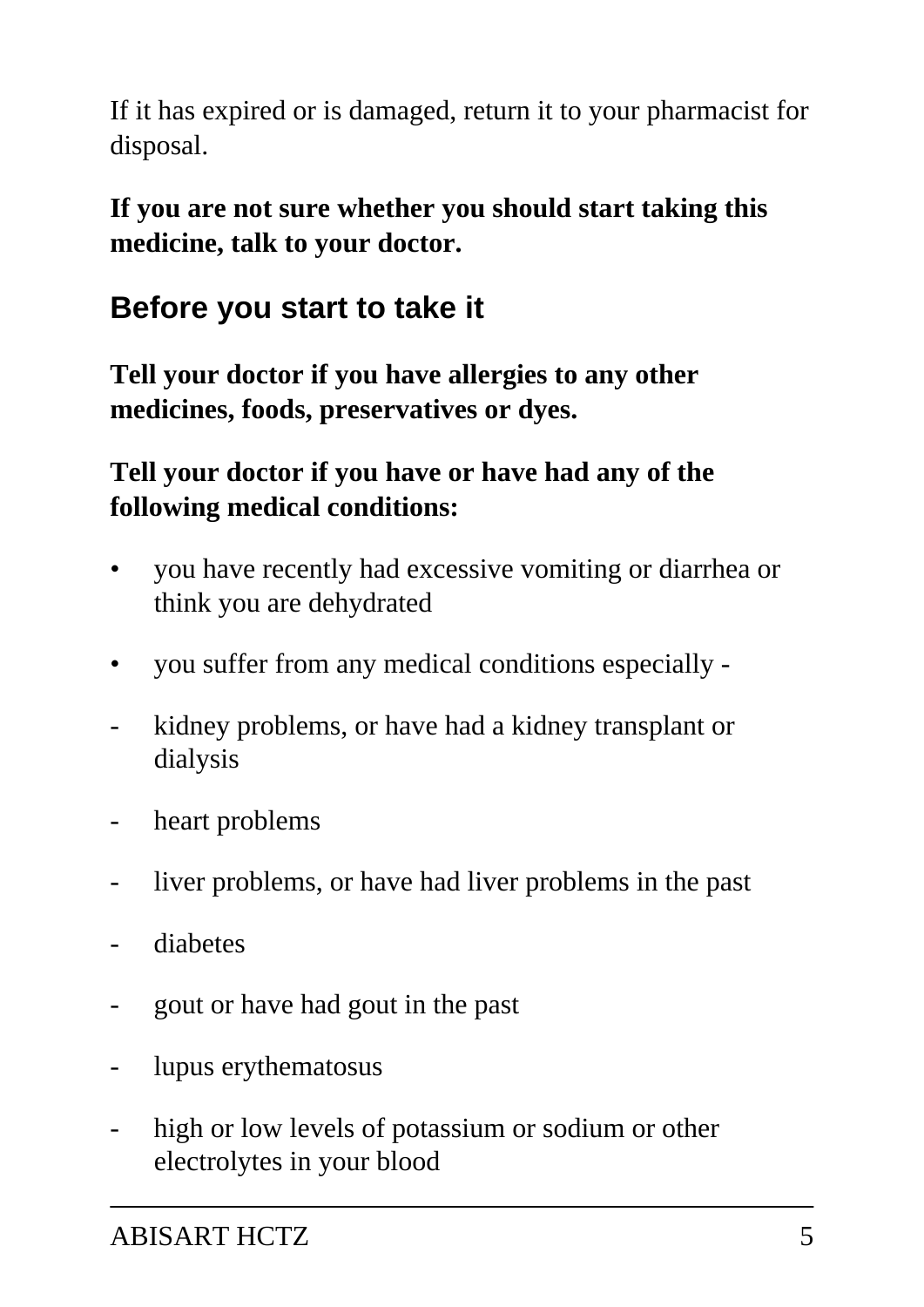- primary aldosteronism
- you are strictly restricting your salt intake
- you are lactose intolerant or have had any allergies to any other medicine or any other substances, such as foods, preservatives or dyes
- have had a sympathectomy
- you have been taking diuretics
- you have a history of allergy or asthma

Be sure you tell your doctor about any of these things before you take any ABISART HCTZ.

**If you have not told your doctor about any of the above, tell him/her before you start taking ABISART HCTZ.**

# **Taking ABISART HCTZ with other medicines**

**Tell your doctor or pharmacist if you are taking any other medicines, including any that you get without a prescription from a pharmacy, supermarket or health food shop.**

Some medicines and ABISART HCTZ may interfere with each other. It is important that you tell your doctor if you are taking, or plan to take any of the following:

- other tablets for high blood pressure
- other water tablets or diuretics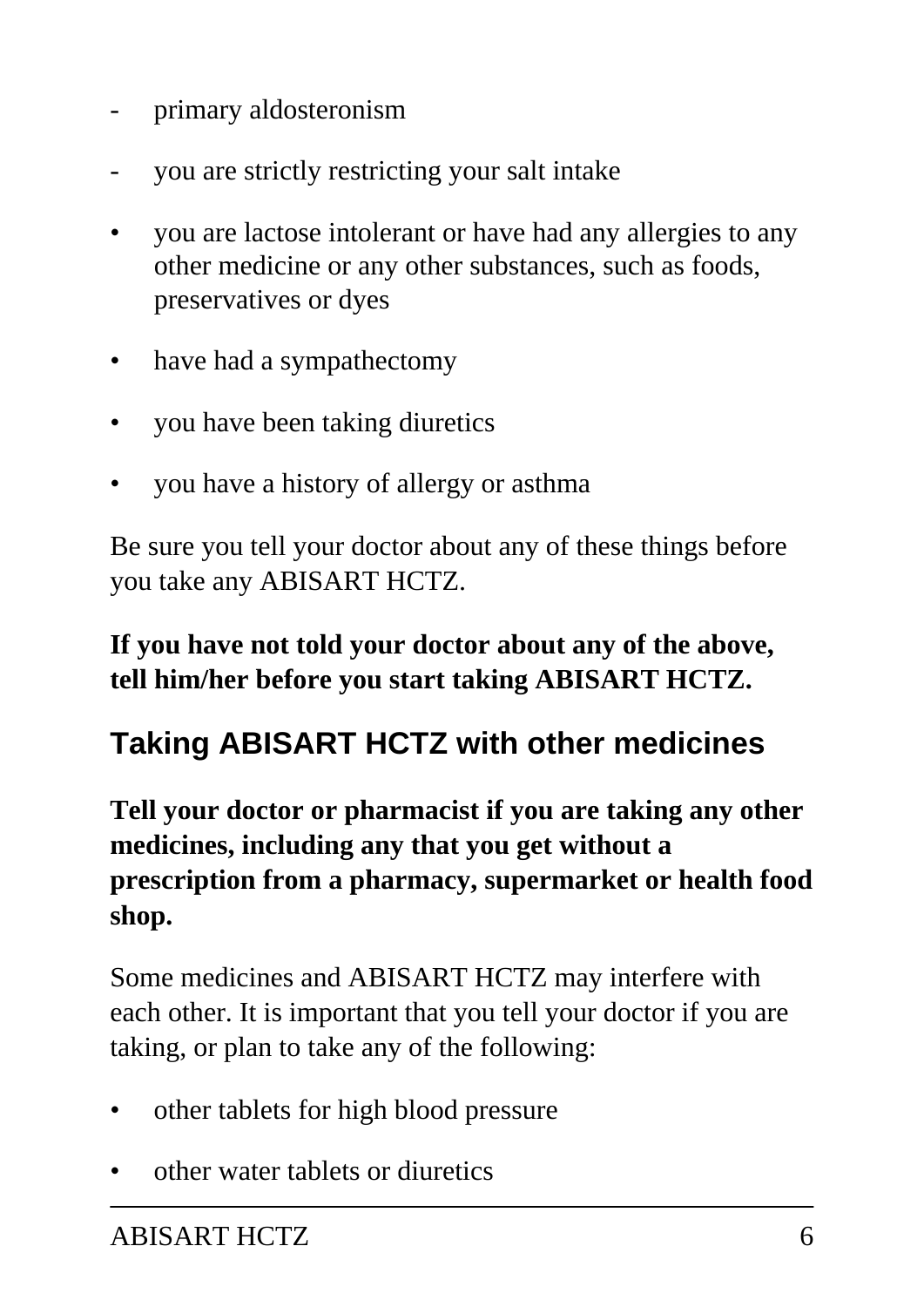- lithium or lithium containing medicines (for example Lithicarb<sup>®</sup>)
- potassium tablets (for example Span-K®, Slow-K®, Mag-K®)
- potassium containing salt substitutes (for example Pressor- $K^{\circledR}$
- anti-inflammatory medicines (these are used to relieve pain, swelling and other symptoms of inflammation, including arthritis) and include nonsteroidal antiinflammatory agents - NSAIDs (for example Voltaren®, Indocid®) and COX-2 inhibitors (for example Celebrex®). Taking a combination of ABISART® HCTZ with an antiinflammatory medicine may damage your kidneys
- alcoholic drinks
- sleeping tablets
- strong pain killing medicines such as codeine or morphine
- medicines for diabetes (oral tablets or capsules or insulins)
- calcium supplements, medicines containing calcium or calcium sparing drugs (for example Vitamin D therapy).
- medicines for gout.
- powder or granules used to help reduce cholesterol (Questran Lite or Colestid Granules)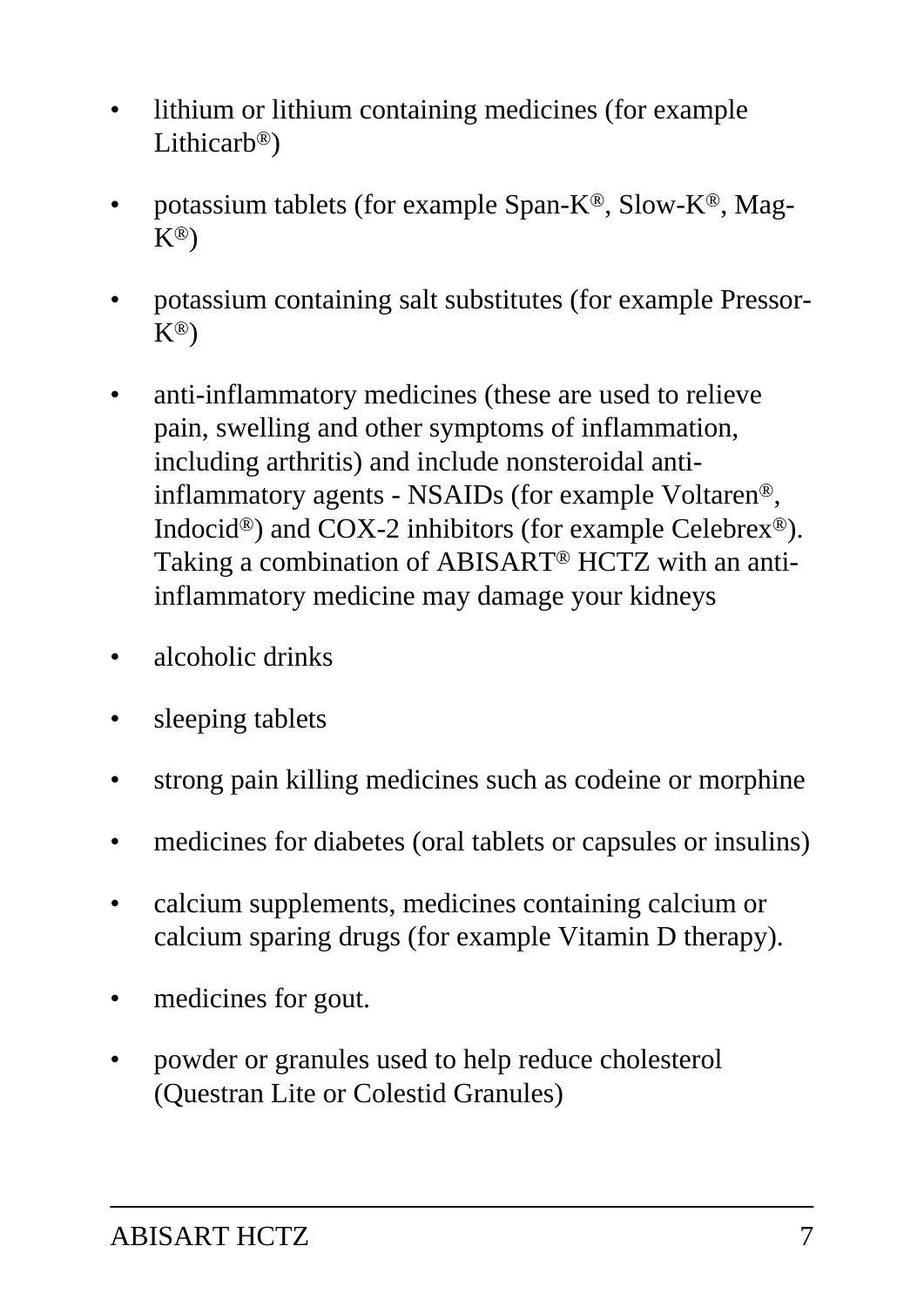- heart medicines such as digoxin or antiarrhythmic medicines (for example Sotacor®)
- corticosteroid medicines such as prednisone, cortisone or **ACTH**
- medicines used to treat cancer (cytotoxic medicines)
- amantadine (Symmetrel), a medicine used to treat Parkinson's disease or to prevent influenza
- anticholinergic medicines, these can be used to treat Parkinson's disease, to relieve stomach cramps or spasms or used to prevent travel sickness
- carbamazepine (Tegretol), an anticonvulsant medication.
- medicines used during surgery
- medicines used in an emergency, such as adrenaline (epinephrine).

These medicines may be affected by ABISART HCTZ or may affect how well it works. You may need different amounts of your medicines, or you may need to take different medicines or whether you should have check-ups or blood test more frequently.

Your doctor and pharmacist have more information on medicines to be careful with or avoid while taking this medicine.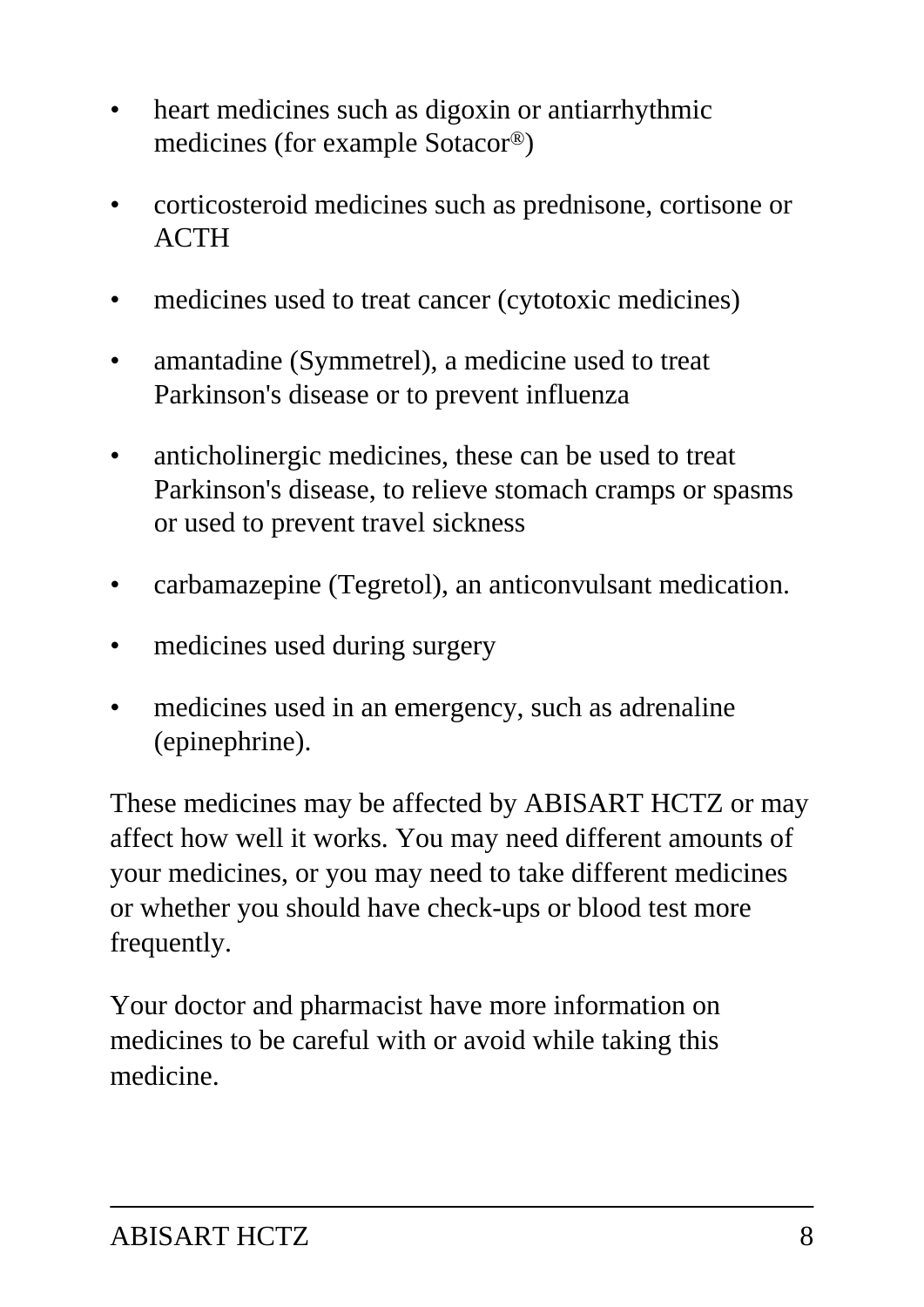# **How to take ABISART HCTZ**

## **Follow all directions given to you by your doctor and pharmacist carefully.**

They may differ from the information contained in this leaflet.

**If you do not understand the instructions on the box, ask your doctor or pharmacist for help.**

# **How much to take**

ABISART HCTZ will usually be prescribed by your doctor if previous treatment does not produce a sufficient drop in your blood pressure. Your doctor will tell you how to switch from your previous treatment to ABISART HCTZ.

The usual dose of ABISART HCTZ is one tablet a day. The full blood pressure lowering effect should be reached 6-8 weeks after beginning treatment. If your blood pressure is not satisfactorily reduced with ABISART HCTZ, your doctor may prescribe another medicine to be taken with ABISART HCTZ.

If you do not understand the instructions on the box, ask your doctor or pharmacist for help.

# **How to take it**

Swallow the tablets whole with a full glass of water.

# **When to take it**

**Take your medicine at about the same time each day.**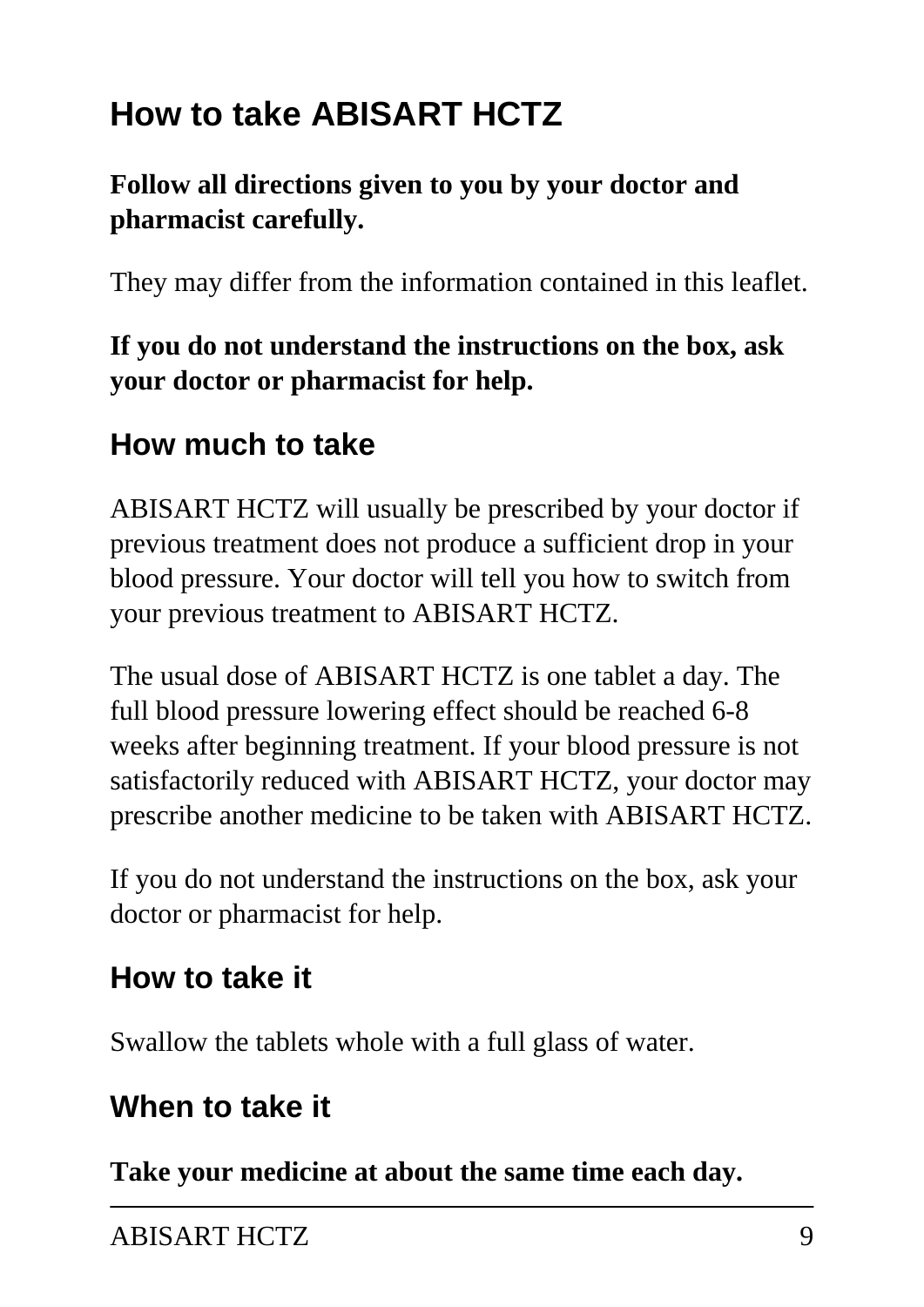Taking it at the same time each day will have the best effect. It will also help you remember when to take it.

It does not matter whether you take ABISART HCTZ tablets before or after food.

# **How long to take it**

This medicine helps to control your condition, but does not cure it. It is important to keep taking your medicine even if you feel well.

Therefore ABISART HCTZ must be taken every day.

**Continue taking ABISART HCTZ until your doctor tells you to stop.**

# **If you forget to take it**

**If it is almost time for your next dose, skip the dose you missed and take your next dose when you are meant to.**

**Otherwise, take it as soon as you remember, and then go back to taking your medicine as you would normally.**

## **Do not take a double dose to make up for the dose you missed.**

This may increase the chance of you getting an unwanted side effect.

**If you are not sure what to do, ask your doctor or pharmacist.**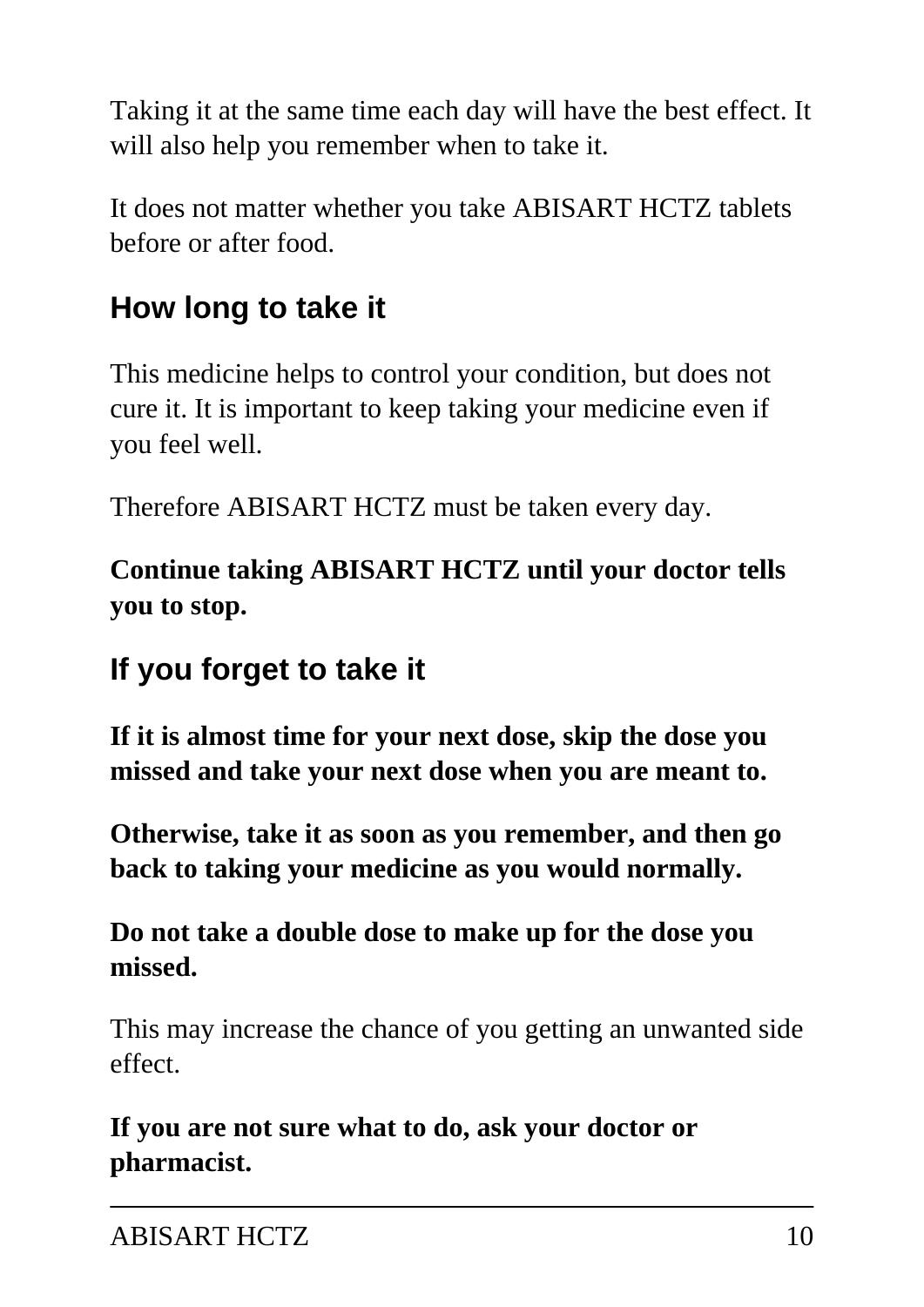**If you have trouble remembering to take your medicine, ask your pharmacist for some hints.**

# **If you take too much (overdose)**

**Immediately telephone your doctor or the Poisons Information Centre (telephone 13 11 26) for advice, or go to Accident and Emergency at the nearest hospital, if you think that you or anyone else may have taken too much ABISART HCTZ. Do this even if there are no signs of discomfort or poisoning.**

You may need urgent medical attention.

Symptoms of an overdose may include feeling lightheaded or dizzy.

# **While you are taking ABISART HCTZ**

# **Things you must do**

**If you are about to be started on any new medicine, remind your doctor and pharmacist that you are taking ABISART HCTZ.**

**Tell any other doctors, dentists and pharmacists who treat you that you are taking this medicine.**

**If you are going to have surgery, tell the surgeon or anaesthetist that you are taking this medicine.**

It may affect other medicines used during surgery.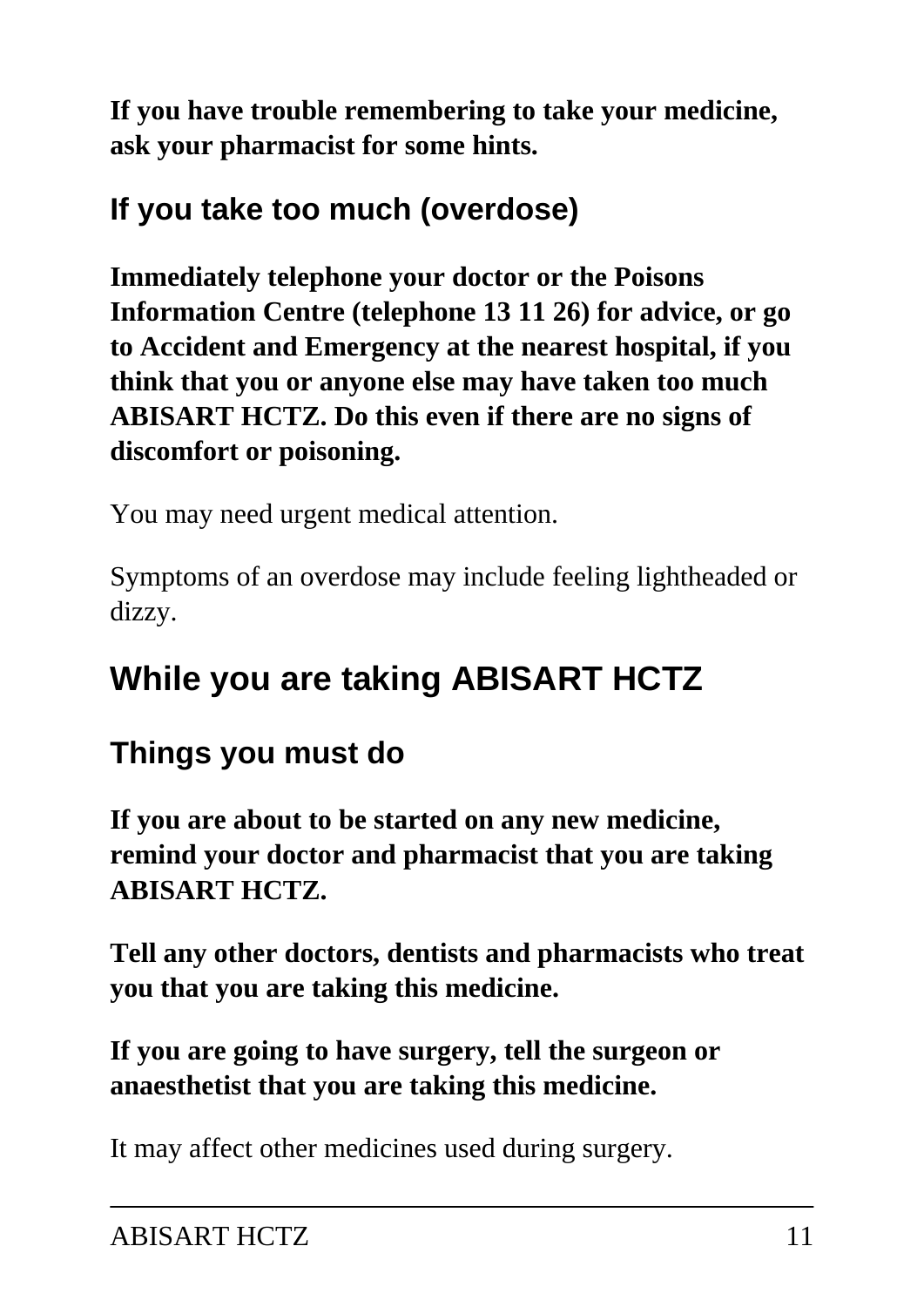**If you become pregnant while taking this medicine, tell your doctor immediately.**

## **If you are about to have any blood tests, tell your doctor that you are taking this medicine.**

It may interfere with the results of some tests.

## **Keep all of your doctor's appointments so that your progress can be checked.**

## **Get up slowly when getting out of bed or standing up.**

Standing up slowly, especially when you get up from bed or chairs, will help your body get used to the change in position and blood pressure. If this problem continues or gets worse, talk to your doctor.

## **Make sure you drink enough water during exercise and hot weather when you are taking ABISART HCTZ, especially if you sweat a lot.**

If you do not drink enough water while taking ABISART HCTZ, you may faint or feel lightheaded or sick. This is because your body does not have enough fluid and your blood pressure is low. If you continue to feel unwell, tell your doctor.

## **If you have excessive vomiting and/or diarrhea while taking ABISART HCTZ, tell your doctor.**

This can also mean that you are losing too much water and your blood pressure may become too low.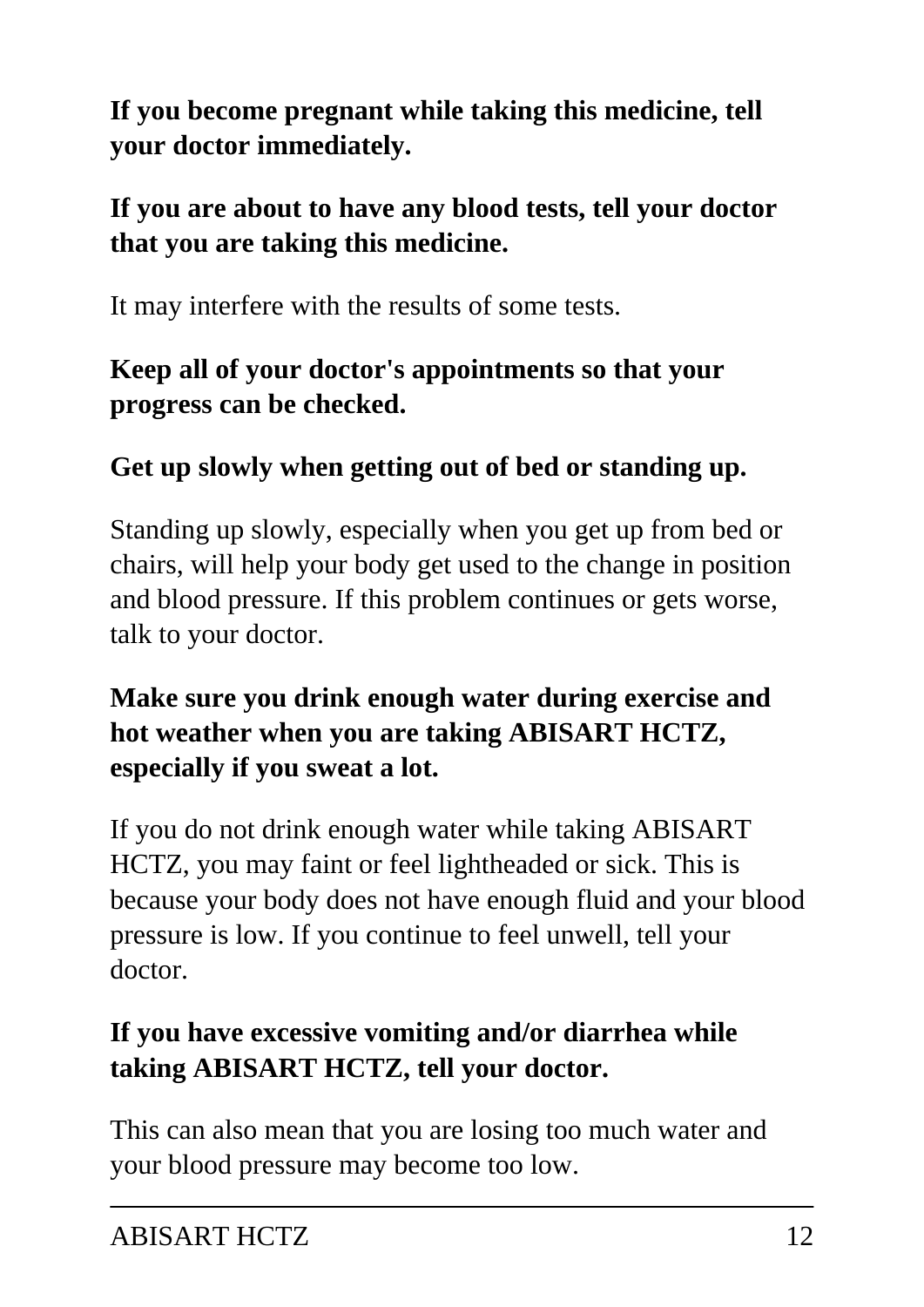# **Things you must not do**

**Do not take ABISART HCTZ to treat any other complaints unless your doctor tells you to.**

**Do not give your medicine to anyone else, even if they have the same condition as you.**

#### **Do not stop taking your medicine or change the dosage without checking with your doctor.**

If you stop taking it suddenly, your condition may worsen.

# **Things to be careful of**

## **Be careful driving or operating machinery until you know how ABISART HCTZ affects you.**

As with many other medicines used to treat high blood pressure, ABISART HCTZ may cause dizziness or lightheadedness in some people. Make sure you know how you react to ABISART HCTZ before you drive a car, operate machinery or do anything else that could be dangerous if you are dizzy or lightheaded.

## **Be careful when drinking alcohol while you are taking this medicine.**

If you drink alcohol, dizziness or light-headedness may be worse.

## **If you feel light-headed, dizzy or faint when getting out of bed or standing up, get up slowly.**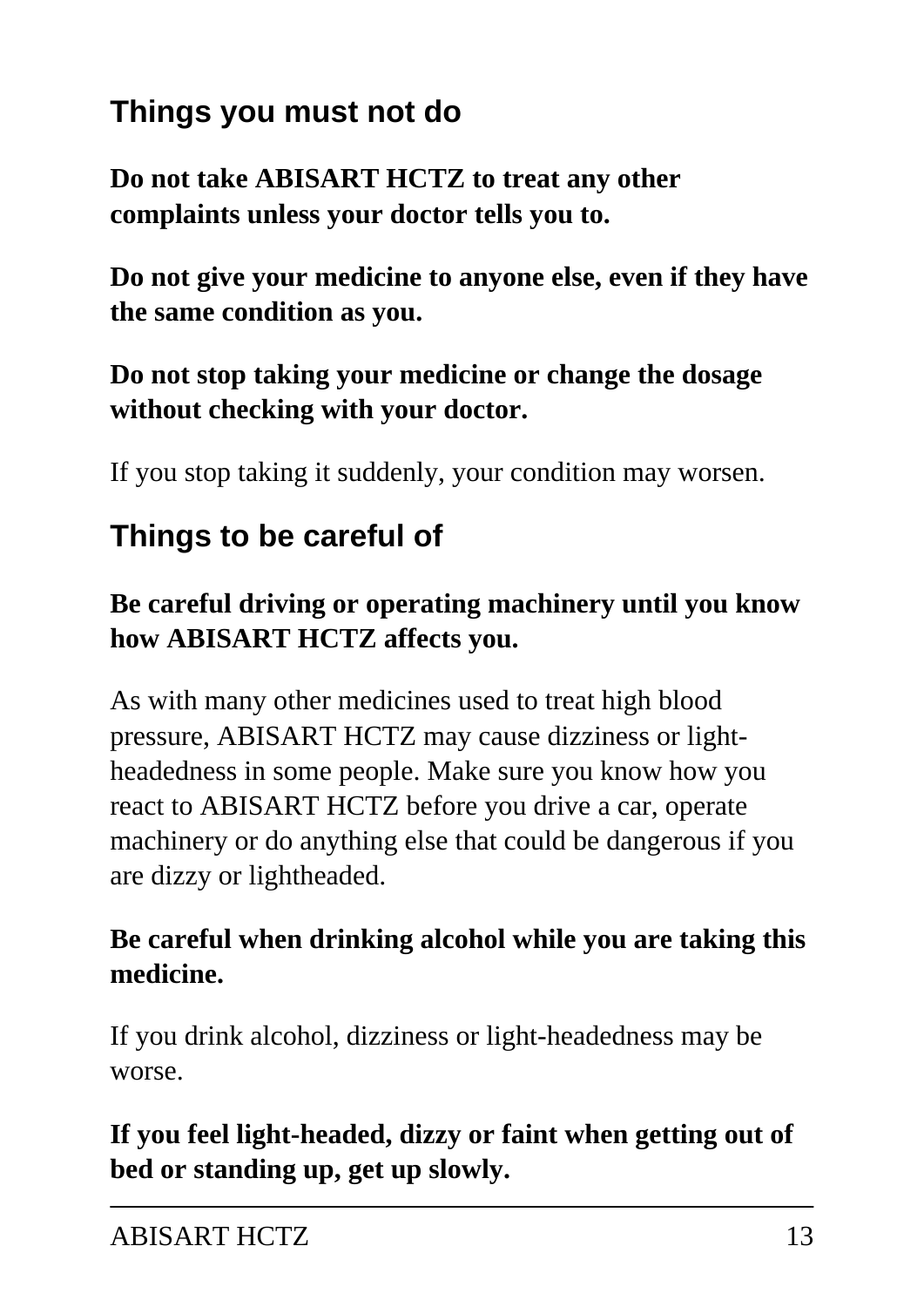Hydrochlorothiazide contained in this medicine could produce a positive analytical result in antidoping test.

# **Lifestyle measures that help reduce heart disease risk**

## **By following these simple measures, you can further reduce the risk from heart disease.**

- Quit smoking and avoid second-hand smoke.
- Limit alcohol intake.
- Enjoy healthy eating by:
- eating plenty of vegetables and fruit;
- reducing your saturated fat intake (eat less fatty meats, full fat dairy products, butter, coconut and palm oils, most take-away foods, commercially-baked products).
- Be active. Progress, over time, to at least 30 minutes of moderate-intensity physical activity on 5 or more days each week. Can be accumulated in shorter bouts of 10 minutes duration. If you have been prescribed anti-angina medicine, carry it with you when being physically active.
- Maintain a healthy weight.
- Discuss your lifestyle and lifestyle plans with your doctor.
- For more information and tools to improve your heart health, call Heartline, the Heart Foundation's national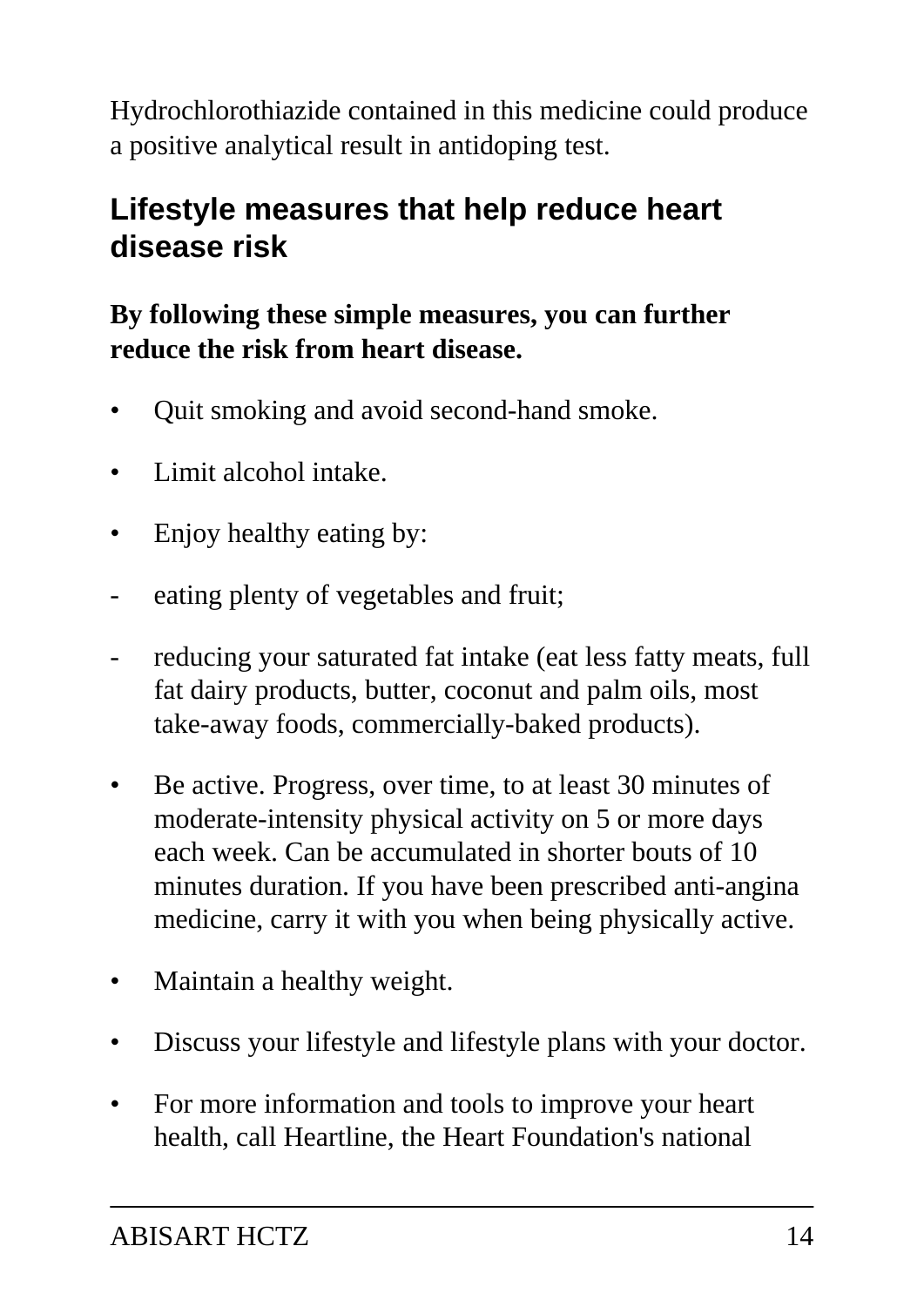telephone information service, on 1300 36 27 87 (local call cost).

#### **Know warning signs of heart attack and what to do:**

- Tightness, fullness, pressure, squeezing, heaviness or pain in your chest, neck, jaw, throat, shoulders, arms or back.
- You may also have difficulty breathing or have a cold sweat or feel dizzy or light headed or feel like vomiting (or actually vomit).
- If you have heart attack warning signs that are severe, get worse or last for 10 minutes even if they are mild, call triple zero (000). Every minute counts.

# **Side effects**

## **Tell your doctor or pharmacist as soon as possible if you do not feel well while you are taking ABISART HCTZ.**

This medicine helps most people with high blood pressure, but it may have unwanted side effects in some people.

All medicines can have side effects. Sometimes they are serious, most of the time they are not. You may need medical attention if you get some of the side effects.

#### **Do not be alarmed by the following list of side effects.**

You may not experience any of them.

**Ask your doctor or pharmacist to answer any questions you may have.**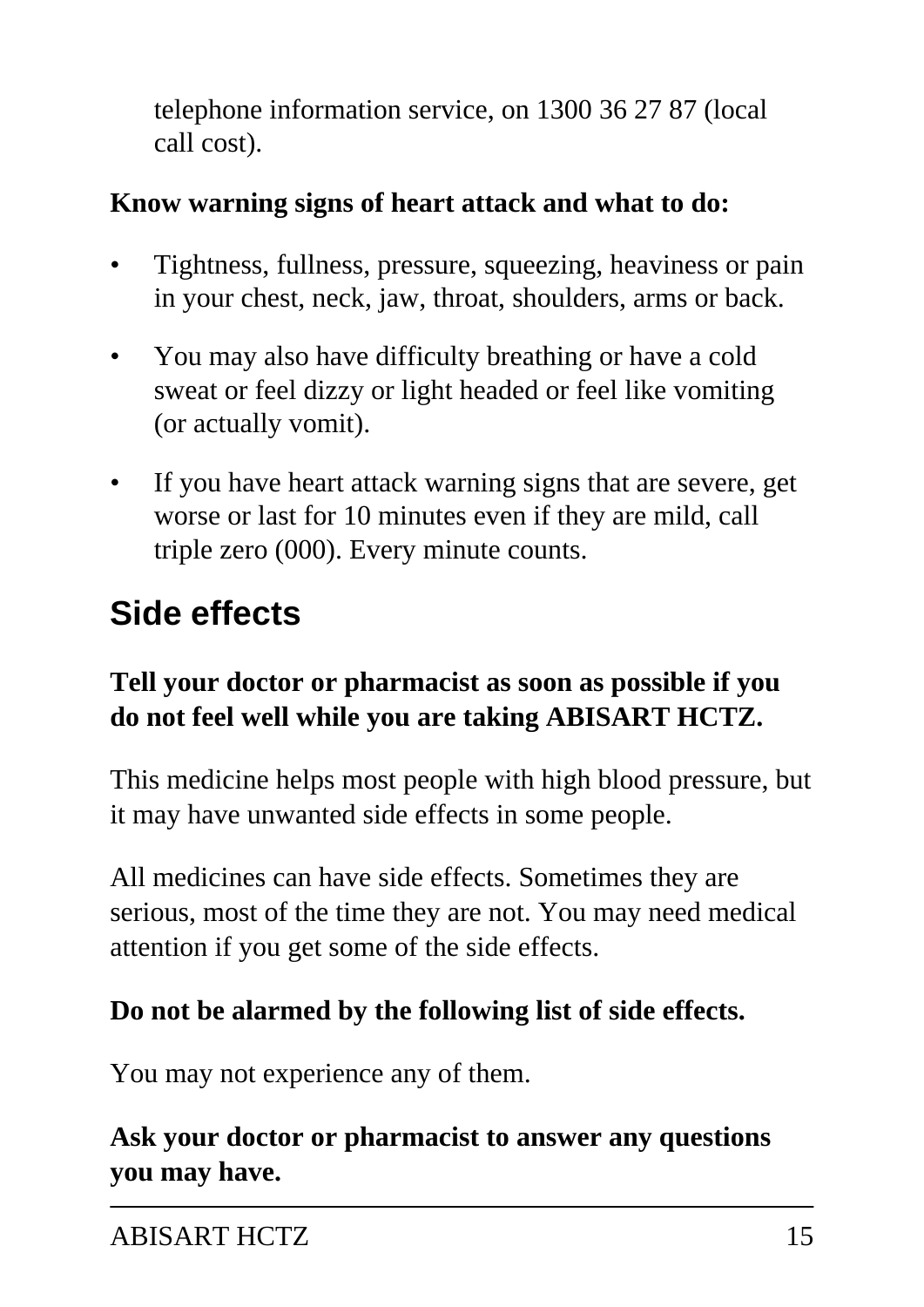Tell your doctor if you notice any of the following and they worry you -

- headache
- dizziness or light-headedness (vertigo)
- unusual tiredness or weakness, fatigue
- pain in the stomach or gut; nausea and/or vomiting
- sexual problems

The above list includes the more common side effects of your medicine. They are usually mild and do not normally require treatment to be interrupted.

## **Tell your doctor immediately if you notice any of the following:**

- skin rash or itchiness
- aching muscles or aching joints, not caused by exercise
- muscle pain, weakness or paralysis of muscles
- buzzing, ringing or other persistent noise in the ears
- changes in heart rhythm
- you are not urinating (passing water) as much as normal
- numbness or tingling in fingers or toes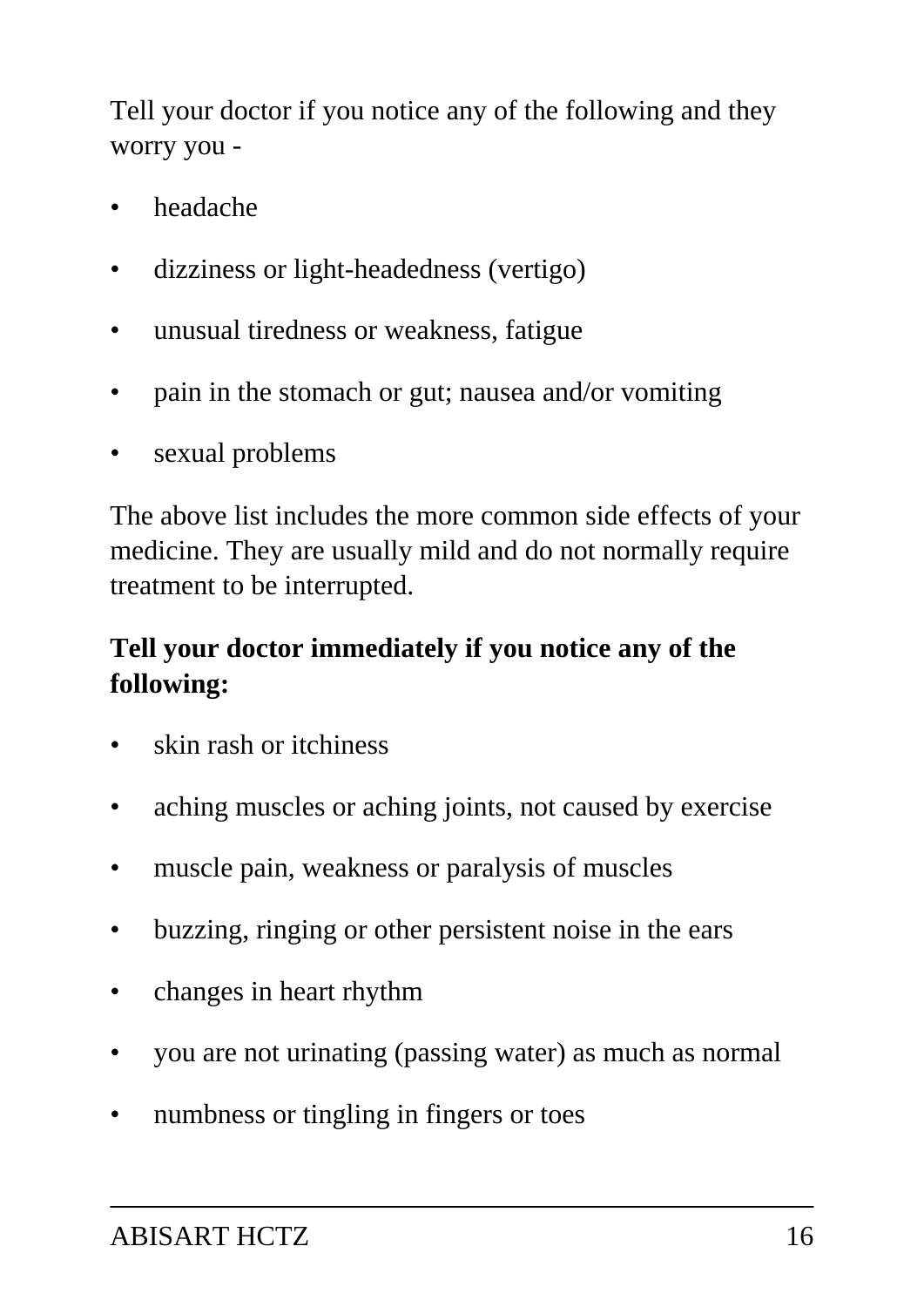- painful, swollen joints which may be symptoms of gout
- fainting
- yellowing of the skin and/or eyes, also called jaundice
- symptoms that may occur if you have developed diabetes, such as excessive thirst, passing greatly increased amounts of urine, increased appetite with weight loss, feeling tired, drowsy, weak, depressed, irritable and generally unwell
- symptoms that may indicate kidney disease, such as passing little or no urine, drowsiness, nausea, vomiting, breathlessness, loss of appetite and weakness
- symptoms that may indicate high potassium levels in the blood such as nausea, diarrhoea, muscle weakness and change in heart rhythm
- symptoms that indicate low platelet count such as easy or excessive bruising, bleeding from gums or nose, prolonged bleeding from cuts and blood in urine or stools
- disturbances in your vision (such as blurred vision and see haloes around lights) and eye pain.

The above list includes serious side effects that may require medical attention. Serious side effects are rare.

## **If any of the following happen, stop taking ABISART HCTZ and tell your doctor immediately or go to Accident and Emergency at your nearest hospital:**

swelling to the face, lips, tongue or throat which may cause difficulty in swallowing or breathing. If you have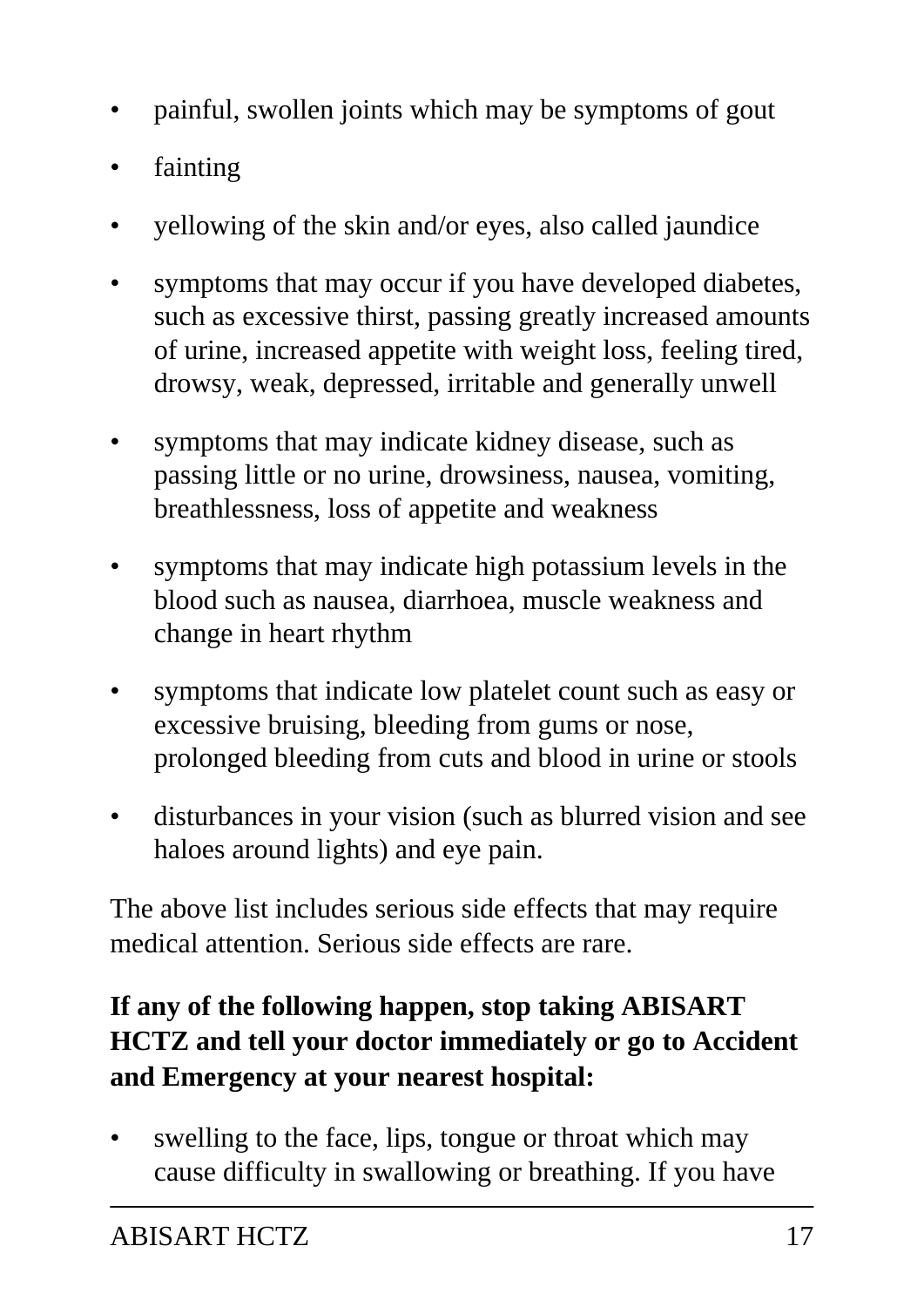them, you may have a serious allergic reaction to ABISART HCTZ.

- severe and sudden onset of pinkish, itchy swellings on the skin, also called hives or nettlerash. If you have them, you may have a serious allergic reaction to ABISART HCTZ.
- symptoms that may indicate liver disease with nausea, vomiting, loss of appetite, feeling generally unwell, fever, itching, yellowing of the skin and eyes and dark coloured urine.

The above list includes very serious side effects. You may need urgent medical attention or hospitalisation. These side effects are very rare.

## **Tell your doctor or pharmacist if you notice anything that is making you feel unwell.**

Other side effects not listed above may also occur in some people.

**If you notice any other unwanted effects, you should tell your doctor or pharmacist and ask for their advice.**

# **After taking ABISART HCTZ**

# **Storage**

## **Keep your tablets in the blister pack until it is time to take them.**

If you take the tablets out of the pack they may not keep well.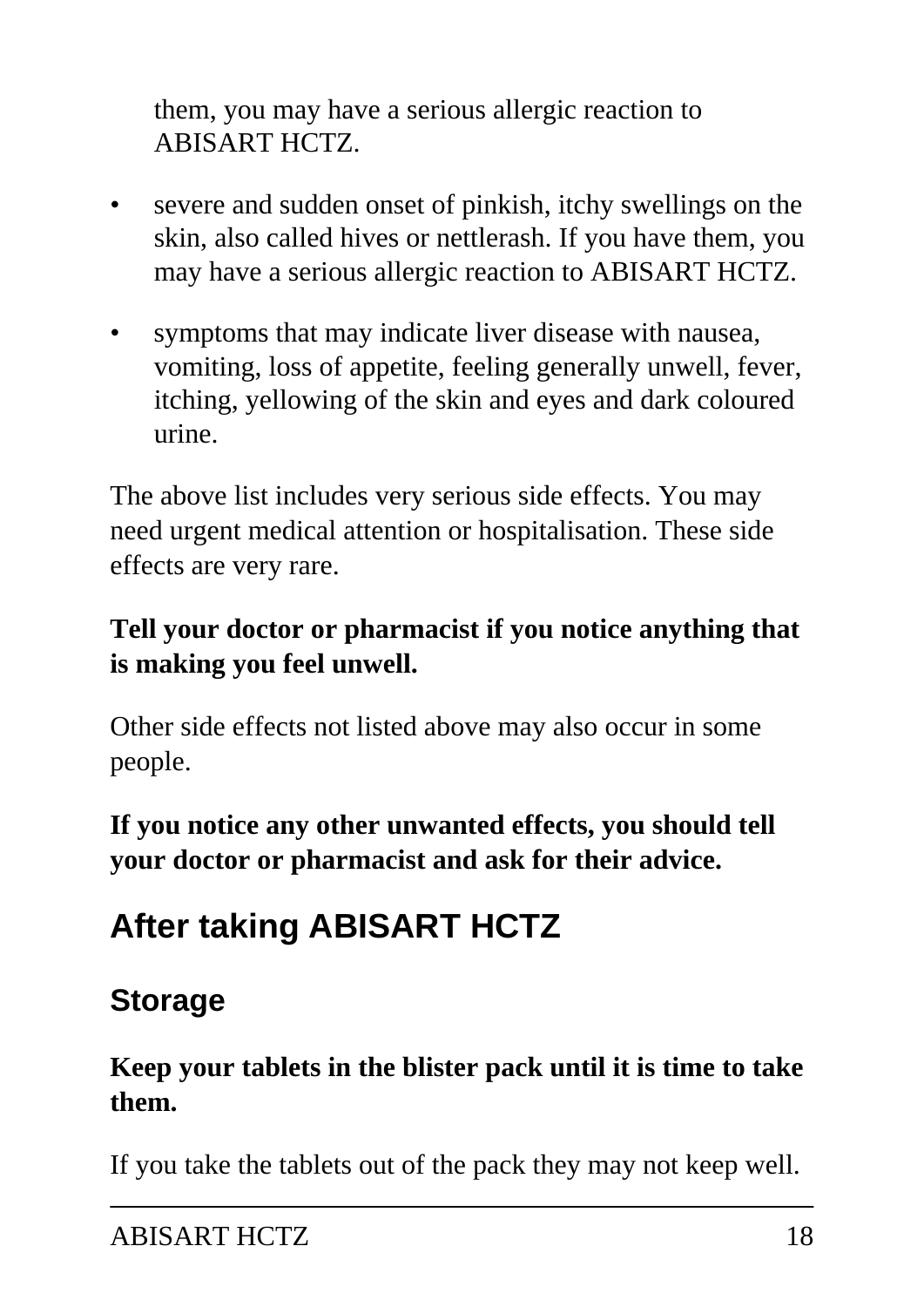**Keep your tablets in a cool dry place where the temperature stays below 25°C.**

**Do not store ABISART HCTZ or any other medicine in the bathroom or near a sink. Do not leave it on a window sill or in the car.**

Heat and dampness can destroy some medicines.

## **Keep it where children cannot reach it.**

A locked cupboard at least one-and-a-half metres above the ground is a good place to store medicines.

# **Disposal**

**If your doctor tells you to stop taking this medicine or the expiry date has passed, ask your pharmacist what to do with any medicine that is left over.**

# **Product description**

# **What it looks like**

ABISART HCTZ 150/12.5 tablet contains 150 mg of irbesartan and 12.5 mg of hydrochlorothiazide -

A pink to red, film-coated, oval-shaped tablet debossed with "IH1" on one side of the tablet and plain on the other side. Available in blister packs of 30 tablets.

ABISART HCTZ 300/12.5 tablet contains 300 mg of irbesartan and 12.5 mg of hydrochlorothiazide -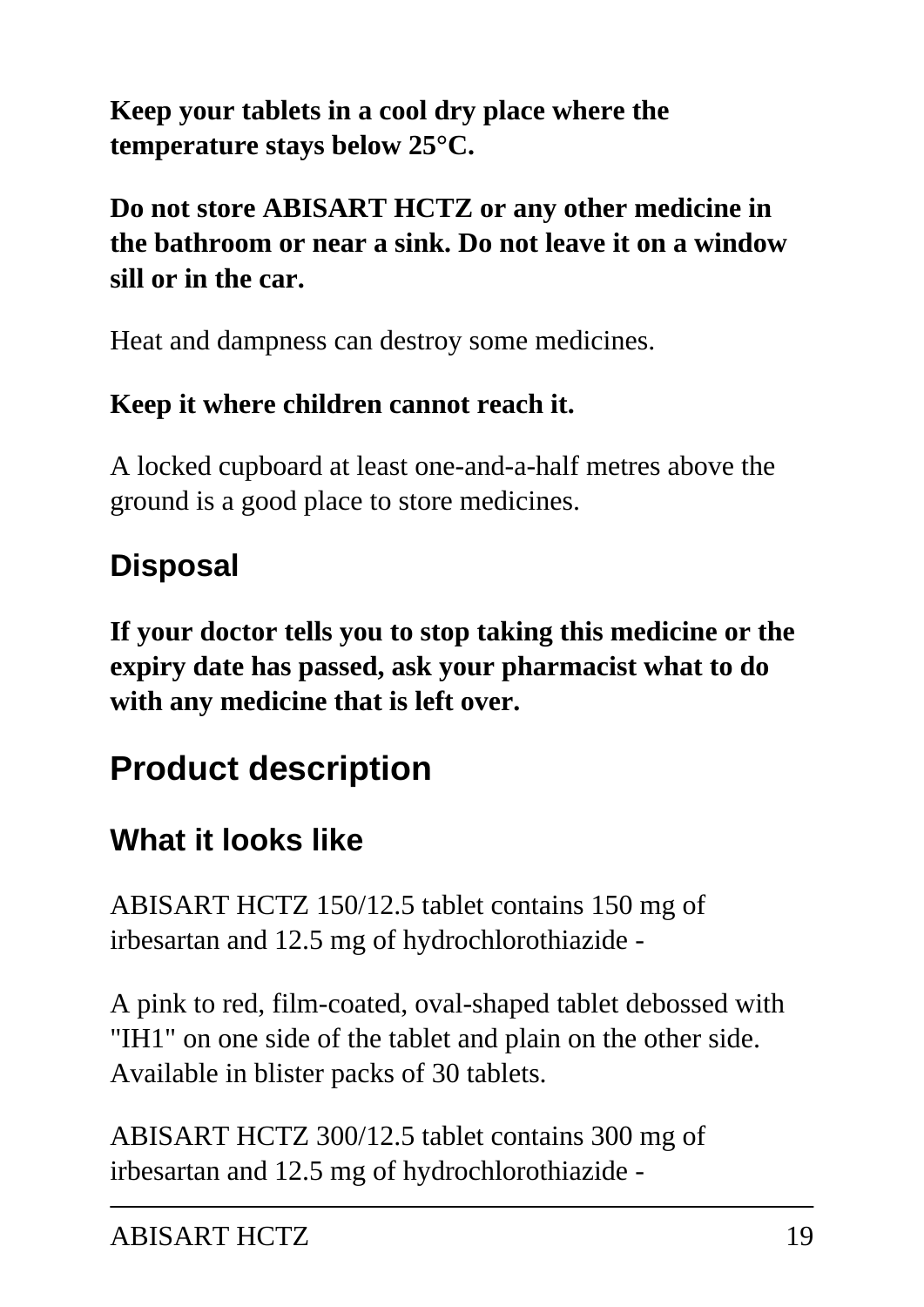A yellow film-coated, oval-shaped tablet debossed with "IH3" on one side of the tablet and plain on the other side. Available in blister packs of 30 tablets.

ABISART HCTZ 300/25 tablet contains 300 mg of irbesartan and 25 mg of hydrochlorothiazide -

A pink to red film-coated, oval-shaped tablet debossed with "IH2" on one side of the tablet and plain on the other side. Available in blister packs of 30 tablets.

# **Ingredients**

ABISART HCTZ contains irbesartan and hydrochlorothiazide as the active ingredients.

It also contains the following inactive ingredients:

- colloidal anhydrous silica
- magnesium stearate
- microcrystalline cellulose
- hypromellose
- lactose monohydrate
- croscarmellose sodium
- iron oxide yellow (300/12.5 mg only)
- Opadry complete film coating system 03G54386 pink (ARTG no. 107731) (150/12.5 mg and 300/25 mg)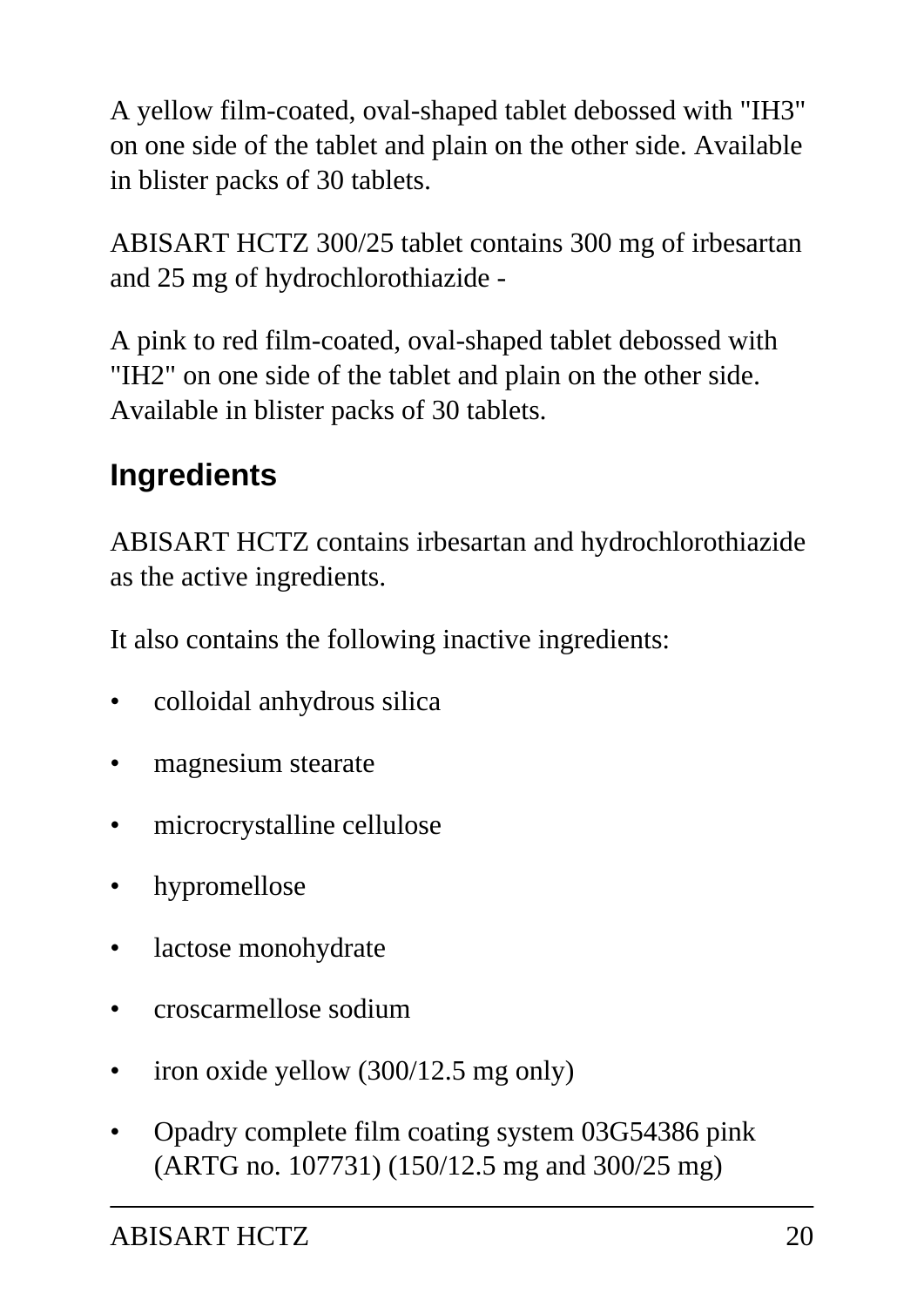• Opadry complete film coating system 03G52390 yellow (ARTG no. 107730) (300/12.5 mg)

ABISART HCTZ contains lactose.

# **Supplier**

ABISART HCTZ is supplied in Australia by:

Sun Pharma ANZ Pty Ltd.

Macquarie Park NSW 2113

Australia

Australian registration numbers:

## **ABISART HCTZ 150/12.5**

Blister pack AUST R 302147

#### **ABISART HCTZ 300/12.5**

Blister pack AUST R 302148

## **ABISART HCTZ 300/25**

Blister pack AUST R 302149

This leaflet was prepared on

12 August 2019.